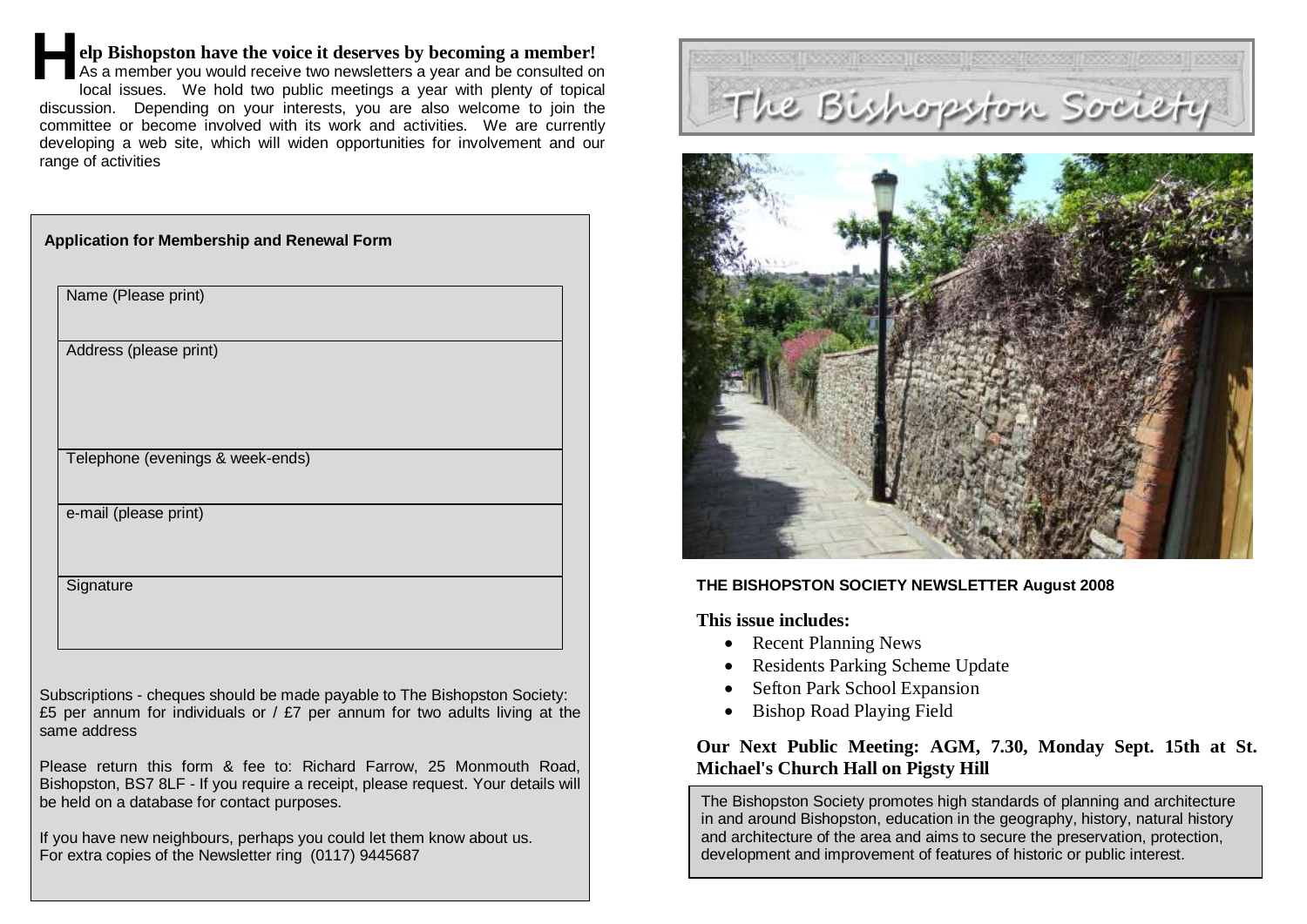#### **Over 80 people attended a meeting about the Gloucester Road**  If you were not at our public meeting in April or haven't read our regular up-date in "Bishopston Matters", you might not know it was a great success! Photographs of the area showing interesting features and good design along with some recent planning proposals were displayed to promote discussion at the meeting. Peter Westbury, a planning officer from Bristol City Council Planning, gave a very useful talk about planning and the future of the Gloucester Road. He referred to the "unique" character of the Gloucester Road that "should be cherished". He said that Government and local planning policies support maintaining shops and a sustainable approach of mixed uses geared to local residents. Planners are now being encouraged to be "pro-active", being both receptive to developers' proposals for new investment but at the same time engaging more with local communities as set out in "The Statement of Community Involvement". The Chair, Chris McConnell, and Nigel Tibbs gave a brief up-date of the recent work and progress of The Bishopston Society. Richard Farrow the Treasurer reported on the finances which were in good health. (We currently have 170 members). There was also an up-date from Ian Baker about local initiatives being promoted by Sustainable Bishopston. In addition to neighbourhood transport (see below), initiatives included sale of fruit trees, encouraging reduction in the use of plastic bags and a sense of sustainability in primary school children. In a brief "open forum" at the end of the meeting, other issues included the closure of the Bishop Road School playing field which for years has served as an important space for community and family recreation Over 80 people attended a meeting about the Gloucester Road<br>If you were not at our public meeting in April or haven't read our regular<br>up-date in "Bishopston Matters", you might not know it was a great



The good attendance and lively discussion generated at the meeting demonstrated the value of a forum and the need for communication between the City Council and other parties such as developers, traders and local residents. The point was made several times about the lack of information and local consultation about planning and other matters. Peter Westbury's presentation should however give some encouragement that the Planners'

(and hopefully the Council's) position is changing. Certainly it is worth developing a community perspective of the Gloucester Road, with a steady stream of planning applications we are being invited to comment upon.

## **se It or Lose It –An Obituary for The Book Cupboard**.

We were going to feature The Book Cupboard in our "Spotlight on the Gloucester Road" in this edition. Sadly the shop closed in March –a



reminder that all is not well with some independent shops in this area. Firstly it has to be said that independent bookshops are having a hard time generally with Clifton Bookshop also recently closing. The family that ran The Book Cupboard originally started a pet shop on the other side of the road. They got involved with childrens' books through running a "Bring and Buy sale" promoted by the BBC "Blue Peter" programme. They became a book shop and took over Cooks Travel Agents shop and in 1995 moved down

the road to where they were last. Despite their best efforts, one got the sense even as a customer that it was a struggle for them to survive in the face of increasing competition and the Internet.

As we reported last year, they were in favour of the proposed Storegap (Sainsburys) supermarket which the manager thought could only give a lift and bring more shoppers to this section of the Gloucester Road. The manager was very sceptical about the Bogoff campaign against Storegap and how much his shop was used by those supporting the campaign. (It has been remarked that we can be inconsistent about our shopping in terms of our sentiments and our actual behaviour!).

What is worrying is that there do appear to be a small but increasing number of other vacant shops before and after the Ashley Down traffic lights. No doubt supermarkets elsewhere, especially Tesco's in Golden Hill, (which have just been refused planning permission to extend their sales area to include "white goods") have made it more difficult for these shops. Maybe we have to come to terms with the fact that a long stretch of road cannot support the same number of shops that it did 100 years ago - even in Bishopston.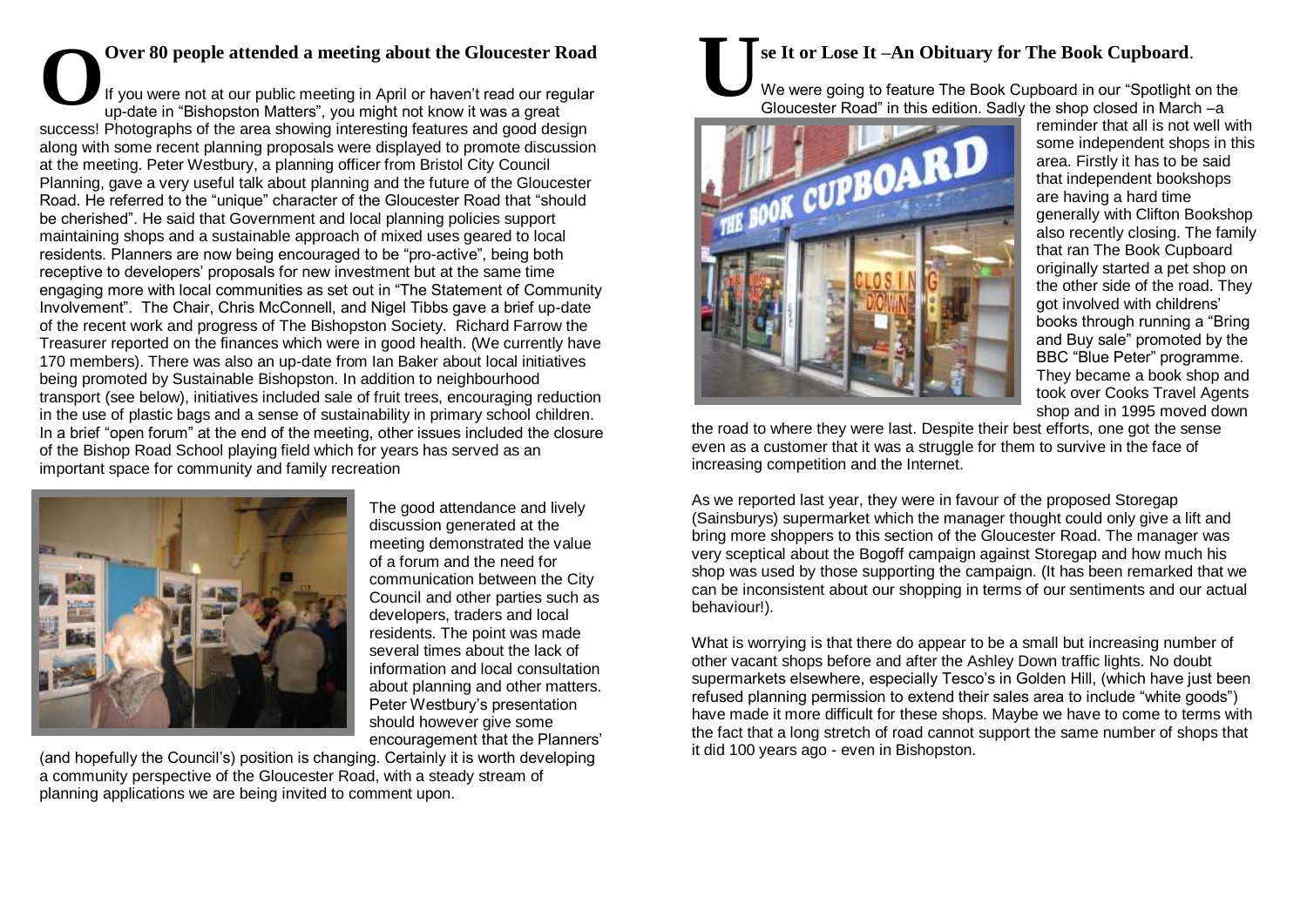# **The Refurbishment of Bristol North Baths**

Planning permission has been granted for the refurbishment of the Bristol North Baths Building to accommodate a local GP practice and NHS community services. The site will also include a new library (to replace Cheltenham Road), flats and a public toilet in part of the car park. The Society has supported the Resource Pool Group in being critical of Bristol City Council for their lack of consultation and the way in which this major project has been handled. We are disappointed that there is no affordable housing included in this development and there will be additional car parking pressures created. However it represents a long term and viable use for the baths building, an excellent location for a library and the new development will undoubtedly enhance the appearance of this part of the Gloucester Road. The refurbishment and development was due to start this summer but it has been reported that there could now be a delay. Resource Pool have applied for a judicial review in regard to the planning decision to redevelop the Cheltenham Rd library site. (The library would be relocated alongside the refurbished baths and the viability of the two sites is inextricably linked). Resource Pool arranged a meeting near the end of July to review their position and the Bristol North Baths scheme which they think is not deliverable.

## **Removal of Lamp Posts**

Dave Cemlyn from St. Andrews has done a great service to the area in achieving publicity and some embarrassment to the City Council by his stand in June about the removal of older lampposts (by handcuffing himself to one) which are being transferred to Conservation Areas. (There has long been a case for parts of Bishopston and St. Andrews to be designated as Conservation areas). The City Council has agreed to halt and review its programme of replacing older streets lights with taller, brighter modern ones. This has been going on for some time without any local consultation. Part of the reasoning behind this has been to reduce crime, although this is not supported by recent Home Office research. The Bishopston Society has added its voice by expressing our concern in a letter to the leader of Bristol City Council, local Councillors and our MP Stephen Williams.

#### **ecent Planning News** Bristol Planning Officer, Peter Westbury, made clear at our public meeting in April that the City Council is committed to listening to the views of local residents and representative groups like the Bishopston Society. The Society is a member of the Bristol Neighbourhood Planning Network which has worked with the city planners to agree "The Statement of Community Involvement". This network of neighbourhood groups in Bristol has also helped to establish a much needed procedure for consultation between developers and communities before major planning applications are submitted. **R**

With the pressure of infilling and development of small sites in this area, the Society is seeking to raise standards of good design. More thought on all sides (ie the planners, developers and local communities) needs to be given to the possibilities of higher standards of design and development in the context of local streets and the character of Bishopston. We are fortunate in having an experienced local architect who is able to provide independent and constructive advice to the Committee.

As well as approval of the baths refurbishment/redevelopment (discussed elsewhere), planning permission has also been given for the redevelopment of St Bonaventure's Primary School. All are agreed about the need to redevelop the School. However the site is surrounded on most sides by housing and there are concerns, particularly with the likely length of time of reconstruction. Many conditions are attached to the planning permission and proposals need developing now that minimise disruption to the school and wider community during the different phases of construction.

A proposal for flat and town housing development at 78 Claremont Road (at the corner of Elton Road ie the disused garages and Claremont Road) that was refused planning permission by the City Council has been allowed on an appeal made by the developer. The Government Inspector's report published in June did not accept the main arguments used by the planning committee to refuse the application nor local concerns about parking. The decision of the Inspector is a blow particularly to the local residents who put in considerable time and resources to oppose the proposal. It is understood that the Storegap (Sainsbury's) proposal that was refused planning in the autumn is being revised to attempt to overcome the delivery and transport objections on Ashley Down Road. There have been a series of other applications, some seeking redevelopment of small fairly derelict sites that can have an impact on immediate neighbours. One current application involves three disused garages at the end of the garden of 32 Berkeley Road.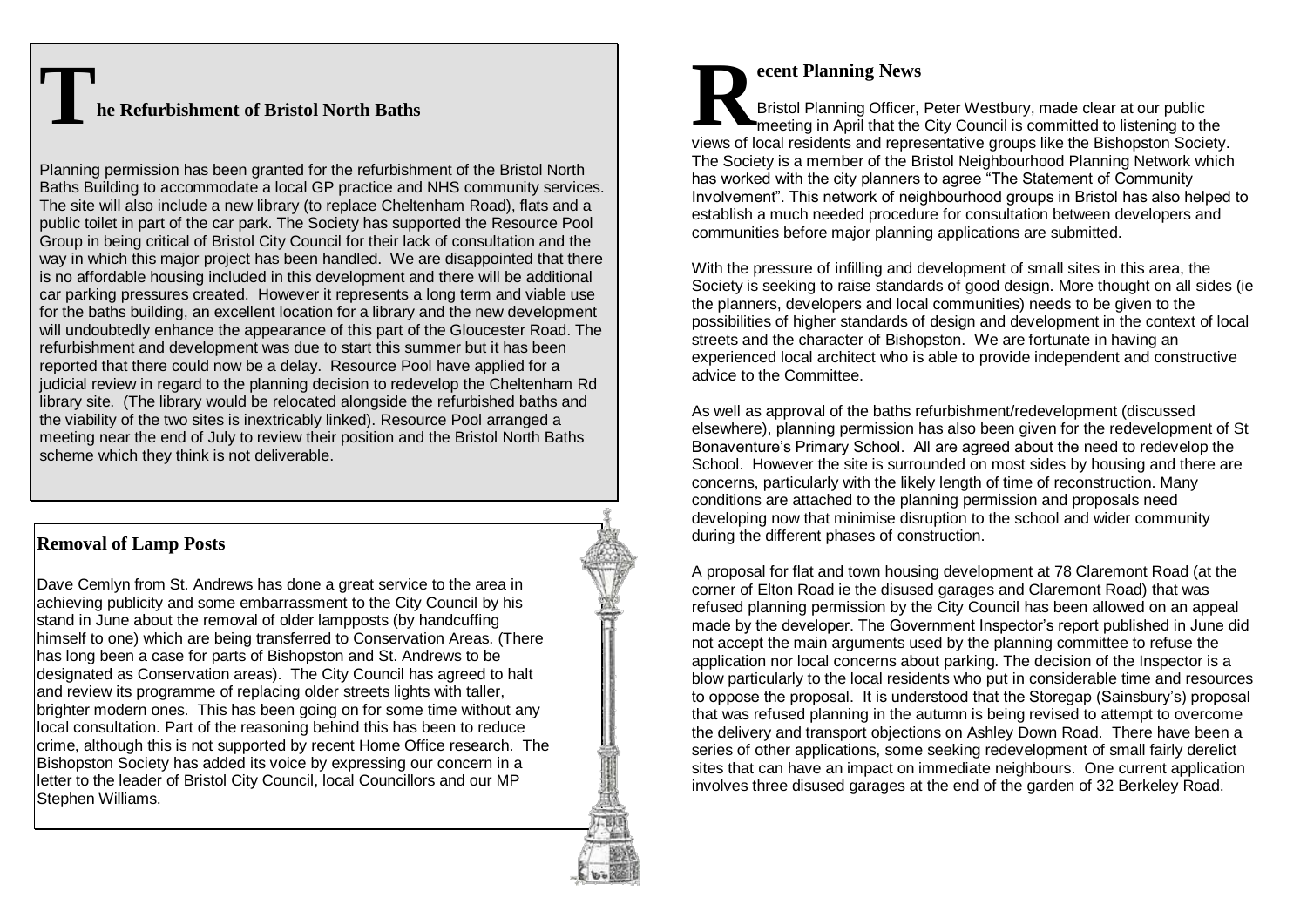## **esidents Parking Scheme- an Update**

In the autumn newsletter we reported on Bristol City Council's plan to introduce a new residents parking scheme that will ring the city centre. Residents in the designated zone are now being consulted and it is planned to pilot groups of streets which support the scheme in late 2009. This is clearly a politically sensitive area and many practical details have to be thrashed out, not least how it would work with local shopping areas where nearby streets are used for parking during the day. There could be positive effects for the areas inside the zone, but The Bishopston Society has expressed its concerns about the effects on our area which is mainly on the edge of the proposed zone but not included in consultations. The scheme could lead to many city centre commuters simply driving around to park as near to the edge of the zone as possible (reaching Somerville Road on the east side of the Gloucester Road and somewhat lower down on the west). This will create great inconvenience to local residents, more traffic pollution and possibly lead to more people paving over their front gardens (although this is illegal if your front garden is below a minimum size). **R**

## **efton Park School Expansion**

In response to the urgent need for more local primary school places, a new school was planned to be built on the old Brunel College site. However these plans were abandoned and it is proposed to expand Sefton Park School. **S**



This would include demolition of the large Victorian house next to the school which has led to an application to English Heritage by SAVE to get Ashley House listed. These proposals have led to strong local objections ranging from the drawbacks of a larger school to the practicalities of expansion in a restricted site which suffers poor access and parking. A feasibility study is being undertaken by the Education Authority with public

consultation planned over the summer, although information and consultation has been notably absent until recently. Several Governor and parent meetings have taken place. Go to

[http://www.AshleyGrangeResidentsOrganisation.co.uk](http://www.ashleygrangeresidentsorganisation.co.uk/) for the latest information. There is an e-petition, organised by parents, on the council's website: <http://epetitions.bristol.gov.uk/view/seftonparkexpansion>

## **ews in Brief Horfield Organic Community Orchard N**

Set up on overgrown allotment land, the Orchard now contains over 80 apple, pear, plum and nut trees plus soft fruit. The orchard has received an "Awards for All" grant of £5000 which is to be spent on a compost loo, landscaping the car park, extending the polytunnel and other improvements. **The next event is on Sunday 19th October 2-4pm**. Contact Pauline 0117 9248124 (day) or Helena 9756614 (evening).



**Sustainable Bishopston:**  Sustainable Bishopston has obtained a grant of £3500 from Bristol City Council's Neighbourhood Transport Initiative. The grant will be used in collaboration with the Council to install up to 25 bike stands along the Gloucester Road. The number of cyclists using this road for shopping and other trips is increasing and the initiative will help to provide secure parking which is so often a problem for cyclists in Bristol. It will also involve working with local shops, people and organisations to promote information about sustainable travel (including a noticeboard) and other provision for cycle stands. Contact: [martin.fodor@blueyonder.co.uk](mailto:martin.fodor@blueyonder.co.uk)

**Bristol: First Cycling City:** Talking of pedal-power, it's good to see Bristol (and part of South Gloucestershire) for once see off other cities and become the country's first "cycling city". It is to receive £11.4m to make the city more cycling friendly, although ("a sting in the tail"!) this has to be matched by funding from the local authorities. It will take a year to work up the plan but is likely to involve not only improving existing facilities (e.g. lighting on the Bristol to Bath cycle Path) but new initiatives such as a Paris-style on-street bike hire scheme. The plan is to get many more people using bikes including training in more deprived areas and dedicated cycle ways linking suburbs to the city centre.

**Post Office Closure:** The Derby Road Post Office is now closed but the shop is still open as a convenience store. Elderly and disabled people especially will lose out. Increasing lack of facilities in this area and parts of Ashley Down Rd mean that less mobile residents have to drive or face walking up hills to reach shops and services.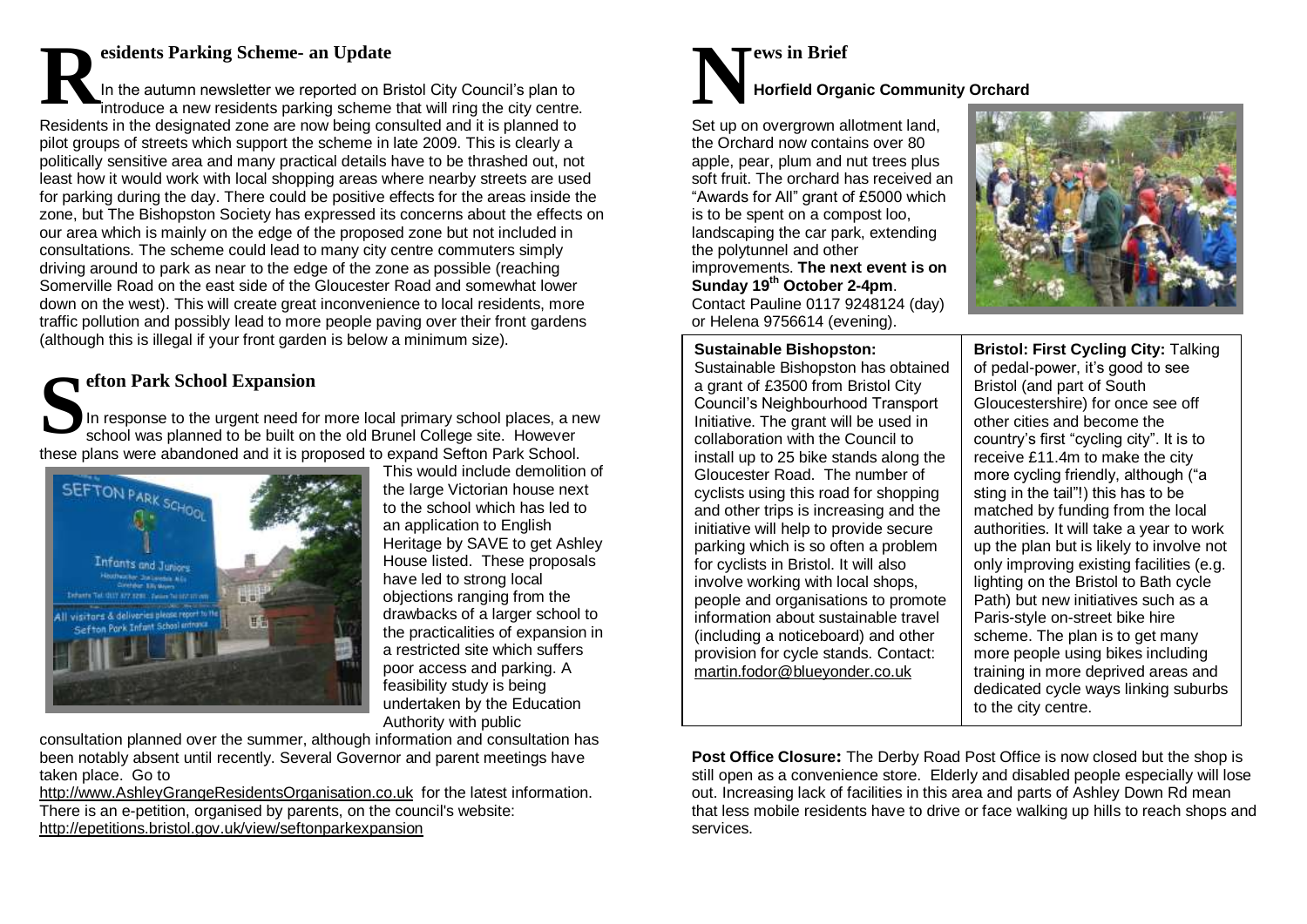## **rom the Chair…**

**Graffiti:** Returning home on a Saturday evening recently, we noticed a man in blue overalls removing fly-posters which had been affixed here and there on Gloucester Road. I paused to say how pleased I was to see this. I was told that this was his regular job on weekend evenings – he is employed by the City Council Graffiti Department. He kindly explained to me the basic illegal aspects behind this nuisance and the length of time it takes to trace the perpetrators who, of course, are taking advantage of free advertising. **F**

Whereas those posters which are pasted are not easily removed, those this person was removing are stuck on with bluetack and I have seen this being done during the day. They didn't stay fixed for long….

#### **"The Big Bristol Drink Debate – it's your shout"**

This was the title of a questionnaire that was offered to us at

www.bristolpartnership.org until the end of April 2008. Perhaps this is the time to think again about the Bristol City Council Licensing Policy which came into effect in January 2008. The aim of the policy is to ensure the carrying out of "the licensing objectives":

- The prevention of crime and disorder
- Public Safety
- Prevention of crime and nuisance
- Protection of children from harm (guidance is used by the Secretary of State)

The Licensing Policy does not apply solely to premises having licence to sell alcohol (including shops, clubs and restaurants) but, interestingly to fly posting and nuisance advertising, exhibiting films in cinemas and other premises and also the supply of illegal drugs.

Therefore many different aspects of social practices are involved, and it is incumbent on all of us to support "basic objectives" stated above. As far as the supplying of alcohol is concerned in Bishopston, in recent times the only major intervention I have able to trace was the temporary closure of premises used by post-match sports supporters who caused unacceptable disturbance. Obviously there are "negative aspects of increase in noise, nuisance and anti social behaviour," which the policy seeks to control. Do these appear to be on the increase locally? The "Drink Debate" questionnaire puts forward several suggested statements to add to controls on the purchase of alcohol such as the promotion of lower – strength products, with which respondents may agree/disagree.

Would this have the desired outcome, i.e. more restricted effect on the consumer? Together with the possible knock-on effect of "healthier" long term habits. Many of us would strongly support the aspects of the policy that attempts to protect younger people. The debate lately has, I think, been influenced by the reported unacceptable behavior of young British tourists. Maybe it will lead us to the promotion of health education in schools etc.

Meanwhile nearly 1000 questionnaires were returned with a good mix in age, gender and ethnicity. The results will soon be published and will help to inform the review of Bristol City's Licensing strategy. If you have any thoughts about the licensing, do contact us about them. **Chris McConnell.**

#### **Bishop Road Playing Field**

There is increasing concern about the loss of the Bishop Road playing field for public use. This field has been enjoyed by local residents and families since it was first created in the mid 1960's. Especially we are now in the summer months there are now more children having to play football and other games in nearby streets. There is also evidence of children trying to climb over the spiked railings into the field. If you are concerned about the closure of the school field and wish to explore what can be done about it, get in touch with Chrissie Savage:

[chrissie.savage@blueyonder.co.uk](mailto:Savagechrissie.savage@blueyonder.co.uk) or 0117 9421745.

**\*\*\*\*\*\*\*\*\*\*\*\*\*\*\*\*\*\*\*\*\*\*\*\*\*\*\*\*\*\*\*\*\*\*\*\*\*\*\*\*\*\*\*\*\*\*\*\*\*\*\*\*\*\*\*\*\*\*\*\*\*\*\*\*\*\*\*\*\*\*\*\*\*\*\*\*\*\*\*\*\*\*\*\*\*\*\*\* The financial year of The Bishopston Society commences on the 1st July** 

**and subscriptions for 2008/9 are now due. Please use form on back page to renew.**

#### **The Current Bishopston Society Committee**

Chair: Chris McConnell Nigel Tibbs Secretary: Rose Boswell Joanna Towner Treasurer: Dick Farrow Lionel White Ian Donaldson

*Neil Embleton and Chrissie Savage have been co-opted since October 2007. Society members are invited to put themselves forward or nominate others to join the Committee and increase its range of skills and interests. Voluntary support is also needed (eg updating and maintaining the web site).*

**Contact Phone Nos.** (0117) 9424265(0117) 9249586 **Contact address**: 6 Berkshire Road BS7 8EX **E-mail**: [bishopstonsociety@blueyonder.co.uk](mailto:bishopstonsociety@blueyonder.co.uk)